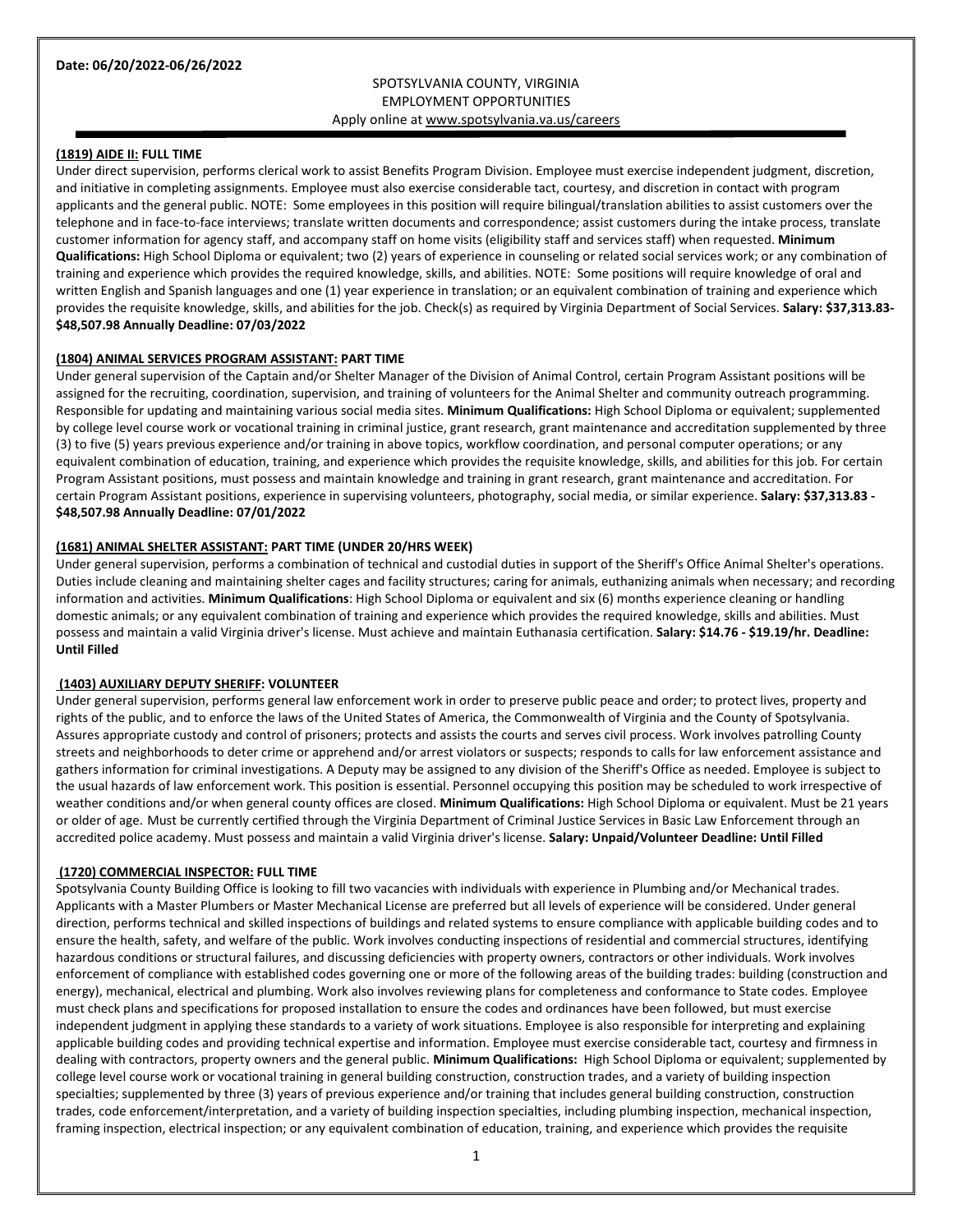knowledge, skills, and abilities for this job. Must possess and maintain a valid Virginia driver's license. Commercial Plumbing experience and a Master's Plumber's license is preferred. Must possess and maintain valid Virginia Combination One & Two-Family Dwelling Building Inspector certification, Plumbing Inspector certification, Electrical Inspector certification, and Mechanical Inspector certification. Must possess and maintain valid Residential Combination Inspector certification, or the ability to obtain within 18 months of employment. Must possess and maintain one of the following valid certifications: General Building Inspector, General Electrical, General Mechanical, or General Plumbing, or the ability to obtain within 2 years of employment. Obtain educational hours for state required inspection certifications. **Salary: \$55,129.52 - \$71,668.37 Annually Deadline: Until Filled**

## **(1651) COMMUNICATIONS OPERATOR: FULL TIME**

Under general supervision, receives incoming phone calls to the communications center including emergency and non-emergency calls. Duties include prioritizing calls; obtaining essential information; determining proper method of handling calls; and preparing records of calls and dispatch information. Receives complaints and requests for information and assistance; provides general information and refers callers to appropriate agency or staff. This position is essential. Personnel occupying this position may be scheduled to work regardless of weather conditions and/or when general County offices are closed. Salary is commensurate on knowledge, skills, abilities and years of experience based on the Public Safety Step Pay Scale. **Minimum Qualifications:** High School Diploma or equivalent. Requires one (1) to two (2) years of experience as a receptionist in an environment with a high volume of calls and performing duties requiring typing or data entry; or any equivalent combination of training and experience which provides the required knowledge, skills and abilities. Minimum typing speed of 35 wpm. Must successfully pass a polygraph examination, background check, and drug screening. **Salary: \$34,981.93 - \$44,270.23 Annually Deadline: Until Filled**

## **(1721) COURT DEPUTY: PART TIME**

Under general supervision, performs general Court Security related work in order to preserve peace and order within the Courthouse complex; to protect lives, property and rights of the public, and to enforce the laws of the United States of America, the Commonwealth of Virginia and the County of Spotsylvania as required. Assures appropriate custody and control of prisoners; protects the courts and serves civil process. A Court Deputy will be assigned to the Court Division of the Sheriff's Office. Employee is subject to the usual hazards of law enforcement work. This position is essential. Personnel occupying this position may be scheduled to work irrespective of weather conditions and/or when general County offices are closed. Salary is commensurate on knowledge, skills, abilities and years of experience based on the Public Safety Step Pay Scale. **Minimum Qualifications:** High School Diploma or equivalent. Must be 21 years or older of age. Must possess and maintain a valid Virginia driver's license. Must have certification for The Virginia Department of Criminal Justice Services Court / Civil Law process officer. **Salary: \$22.05 Hourly Deadline: Until Filled**

## **(1779) DEPUTY SHERIFF: FULL TIME**

Under general supervision, performs general law enforcement work in order to preserve public peace and order; to protect lives, property and rights of the public, and to enforce the laws of the United States of America, the Commonwealth of Virginia and the County of Spotsylvania. Assures appropriate custody and control of prisoners; protects and assists the courts and serves civil process. Work involves patrolling County streets and neighborhoods to deter crime or apprehend and/or arrest violators or suspects; responds to calls for law enforcement assistance and gathers information for criminal investigations. A Deputy may be assigned to any division of the Sheriff's Office as needed. Employee is subject to the usual hazards of law enforcement work. This position is essential. Personnel occupying this position may be scheduled to work irrespective of weather conditions and/or when general county offices are closed. Salary is commensurate on knowledge, skills, abilities and years of experience based on the Public Safety Step Pay Scale. **Minimum Qualifications:** High School Diploma or equivalent. Must be 21 years or older of age. Must pass the Virginia Department of Criminal Justice Services Basic Law Enforcement Certification test as administered through an accredited police academy. Must possess and maintain a valid Virginia driver's license. **Salary: \$49,071.24 - \$64,814.93 Annually Deadline: Until Filled**

#### **(1770) DSS IT/SECURITY SUPERVISOR: FULL TIME**

Under limited supervision, the DSS IT/Security Supervisor's role is to oversee all DSS IT/Security Officer staff and ensure that end users are receiving the appropriate assistance. This includes the responsibility of managing all procedures related to identification, prioritization and resolution of incidents, including the monitoring, tracking and coordination of Service Desk functions. The DSS IT/Security Supervisor is also responsible for planning, designing, and analyzing the organization's service desk according to best practices, while ensuring high levels of customer service quality and availability. This individual will develop, implement, and oversee policies and procedures to ensure consistent service levels and quick resolutions. The DSS IT/Security Supervisor is also responsible for staffing capacity planning, service process design, performance analysis, and developing proactive resolution plans. They will also contribute to escalated problem resolution by giving in-person, hands-on support to end users when necessary. The DSS IT Security Supervisor is also responsible for performing Application Life Cycle Management, which includes IT/Security related project management including the implementation of vender-supplied applications from the planning and implementation phases and ongoing in operation application support using standard project management techniques; develops, executes, and supports the complete application life cycle. Works with all areas of Information Services and Security, to include audits; as well as department management and vendors. This position is essential. Personnel occupying this position may be scheduled to work regardless of weather conditions and/or when general County offices are closed. **Minimum Qualifications:** Associate Degree in Computer Science, or a related field, and five (5) years or more of relevant IT experience; or any equivalent combination of training, industry certifications and experience which provides the required skills, knowledge and abilities. Possession of a valid driver's license issued by the Commonwealth of Virginia. Certifications including the following: A+, Microsoft Technology Associate, ITIL Foundation, ITIL Intermediate, ITIL Experts, MS Active Directory, Networking Basics, MSCE- Desktop Infrastructure, CCNA. Project Management Training is required. **Salary: \$55,129.52 - \$80,000.00 Annually Deadline: Until Filled**

#### **(1809) ENVIRONMENTAL PLAN REVIEWER I: FULL TIME**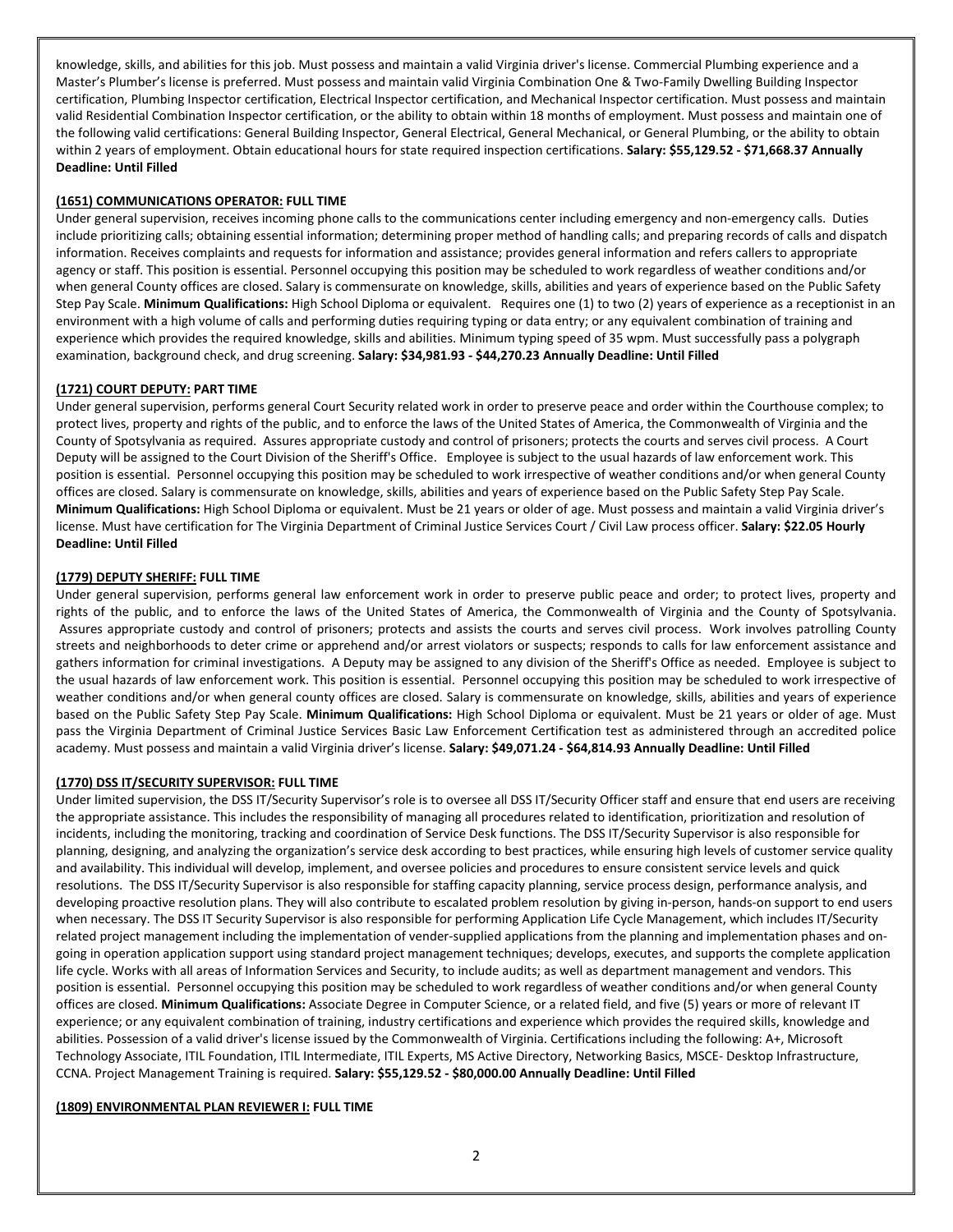Under general supervision, performs technical work within the Environmental Codes Division to ensure compliance with applicable design standards, codes, and regulations that relate to Erosion and Sediment Control, Stormwater Management, and the Chesapeake Bay Preservation Act. Employee must provide status updates and plan review information to contractors, architects, engineers, and the general public; must be able to communicate with tact, courtesy, and professionalism. Employee must be willing to take the initiative and practice independent judgement while performing their daily job duties. **Minimum Qualifications:** Associates Degree in Civil or Environmental Engineering, Biology, or a related field; supplemented by one (1) to two (2) years of experience in environmental plan review or any equivalent combination of training and experience which provides the required knowledge, skill, and abilities. Must possess and maintain a valid Commonwealth of Virginia driver's license. Must possess or have the ability to obtain within one (1) year of hire and maintain valid certifications from Virginia DEQ for Plan Reviewer in Erosion and Sediment Control, and Stormwater Management. **Salary: \$45,355.19 - \$58,961.75 Annually Deadline: Until Filled**

## **(1778) FARMER'S MARKET ASSISTANT MANAGER: PART TIME (UNDER 20/HRS. WEEK)**

Under limited supervision, employee is primarily responsible for supporting the management of the Spotsylvania County Farmers' Market (SCFM) at assigned locations. Responsibilities include efficiently and effectively operating the market, coordinating SCFM social media presence, and maintaining vendor and customer relations. **Minimum Qualifications:** High School Diploma or equivalent with a background in customer service and good written and verbal communication skills; basic computer skills with Microsoft Office software (Word, Excel, Power Point) and basic accounting abilities are required; or any equivalent combination of education, training, and experience which provides the requisite knowledge, skills, and abilities for this job. Experience with social media is preferred. Experience with Farmers' Markets is preferred. **Salary: \$12.85 Hourly Deadline: 06/27/2022**

# **(1672) FINANCIAL SYSTEM ANALYST: FULL TIME**

The Financial System Analyst is responsible for assisting and providing backup support to the Financial Systems Administrator in the technical and administrative oversight of the County's Financial Management System. Work involves supporting the technical design, development and maintenance of the System, including conversions, interfaces, upgrades and enhancements; training and associated administrative work in the development of standards, procedures, policies, and structures. Work is performed under the general direction of the Financial System Administrator. **Minimum Qualifications:** Any combination of education and experience equivalent to an Associate's degree in Finance, Accounting, Business Administration, Information Systems/Technology or related field; dual finance and IT education a plus. Experience in a programing language preferred; VBScript experience a plus. Understanding of basic database structure. Experience in report writing software to include database development, report creation and system maintenance; IBM Cognos Analytics 11 experience a plus. Advanced Microsoft Excel experience preferred; SQL Server Management Studio(SSMS) experience a plus. Experience creating functional and technical documentation. Must possess a valid driver's license. **Salary: \$60,780.29 - \$79,014.38 Deadline: Until Filled**

## **(1677) GATE ATTENDANT: PART TIME**

Under general supervision, performs a variety of tasks in support of the Public Works Department. Work involves monitoring the recycling and disposal of residential waste, along with maintenance of buildings. Employee is also responsible for ensuring that users comply with the rules and regulations of the facility set forth by the Operations Manager. **Minimum Qualifications:** Some experience performing custodial related work or any equivalent combination of training and experience which provides the required knowledge, skills and abilities. **Salary: \$12.00 - \$15.03/hr. Deadline: Until Filled**

#### **(1743) HEAVY EQUIPMENT MECHANIC/WELDER: FULL TIME**

Under general supervision, establishes and maintains a program for preventive maintenance, repair, or rebuild of department vehicles, and heavy equipment while minimizing costs and downtime. Work involves inspecting trucks/equipment, diagnosing mechanical problems and identifying extent of damage, recommending repair or replacement of equipment, performing automotive/mechanical repair/maintenance work, rebuilding components, performing welding/fabrication work, and driving/operating trucks and heavy equipment. Employee is also responsible for monitoring costs associated with repair/maintenance work, maintaining inventory of parts, and maintaining maintenance records. This position is essential. Personnel occupying this position may be scheduled to work irrespective of weather conditions and/or when general county offices are closed. **Minimum Qualifications:** Vocational/Technical degree with training emphasis in mechanics, automotive/mechanical repair/maintenance, welding, and heavy equipment operation; supplemented by a minimum of three (3) years of previous experience as a supervisory mechanic on heavy equipment and trucks, and/or training that includes mechanics or automotive/mechanical maintenance, automotive/mechanical diagnostics, rebuilding of automotive/mechanical systems, welding/fabrication, and heavy equipment operation; or any equivalent combination of education, training, and experience which provides the requisite knowledge, skills, and abilities for this job. Must possess and maintain at minimum a valid Virginia Commercial Driver's License (CDL) Class B including appropriate endorsement(s). ASE Certification as a Master Medium/Heavy Vehicle Technician is preferred. ASE Certification in Refrigerant Recovery is also preferred. **Salary: \$45,355.19 - \$72,568.31 Annually Deadline: Until Filled**

#### **(1810) INFORMATION SECURITY OFFICER: FULL TIME**

Under minimal supervision, and at the direction of the Chief Information Officer (CIO), the Information Security Officer's role is to provide vision and leadership for developing and supporting technical security initiatives. The Information Security Officer will direct the planning and implementation of enterprise IT system, business operation, and facility defenses against security breaches and vulnerability issues. This individual is also responsible for auditing existing systems, while directing the administration of security policies, activities, and standards. This position is essential. Personnel occupying this position may be scheduled to work regardless of weather conditions and/or when general county offices are closed. **Minimum Qualifications:** Bachelor's Degree in Computer Science, Information Systems, Computer Programming, Business Administration, MIS (Management Information Systems) or closely related field; supplemented by a minimum of ten (10) years of previous experience and/or training that includes Information Security, Network Management, Program Management, computer programming, software configuration,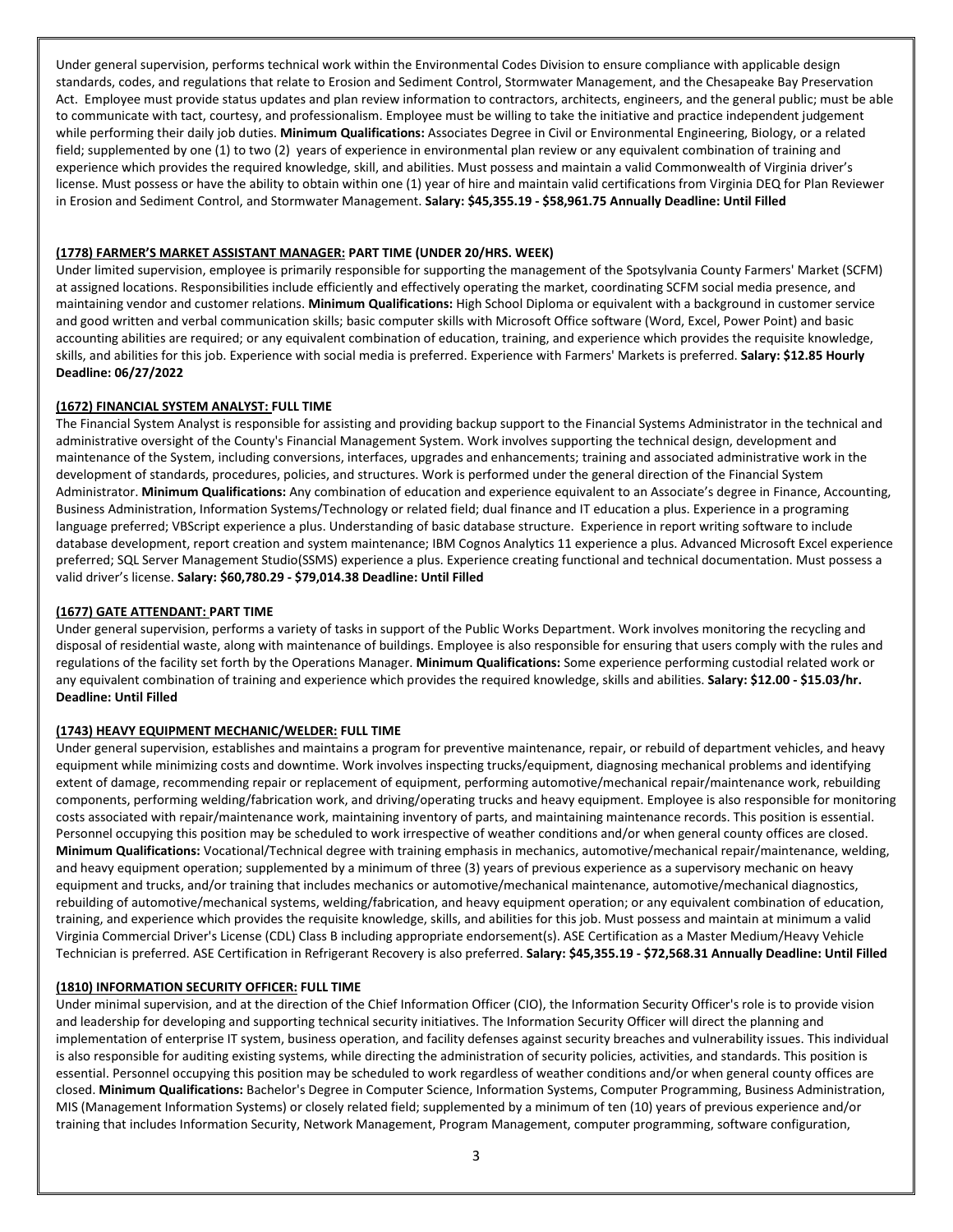computer application development, data analysis and design, and computer operations/maintenance; or any equivalent combination of education, training, and experience which provides the requisite knowledge, skills, and abilities for this job. Certified Information Systems Security Professional (CISSP) is required and the candidate will have one year from the date of hire to complete the certification. Other certifications but not limited to the following would be preferred but not required: CISM- Certified Information Security Manager SSCP - Systems Security Certified Practitioner CISA- Certified Information Systems Auditor CompTIA Security+ certification CWSP- Certified Wireless Security Professional. **Salary: \$77,572.77 - \$100,844.60 Annually Deadline: Until Filled**

## **(1784) IT SUPPORT SPECIALIST I: FULL TIME**

Under limited supervision, IT Support Specialist 1 (ITSS1) performs technical work for the Information Services Department. Under general supervision, an ITSS1 provides technical support to customers ensuring proper setup and maintenance of the County's Information Technology (IT) resources including: hardware, software applications and data storage. An ITSS1 troubleshoots and provides first-line diagnosis for all IT platforms. ITSS1's works primarily as a service desk team member. From the Service Desk, they resolve the County Staff's technology related issues over the phone, by remote entry into their computer or in person as required. ITSS1's perform related work as required. As a regular duty, ITSS1's provide technical services and assistance to information system users. Work involves operating the County's computer systems, printing, performing backups, responding to system messages, implementing technology solutions, requesting quotes from vendors and creating purchase orders. Work also involves assisting users in the operation of personal computers, communications devices and the County's computer system. An ITSS1 is also responsible for installing computer hardware, applications and related software, peripheral equipment and computer options, performs minor repairs to printers and sets up cellular devices. Employee must exercise tact and courtesy in frequent contact with system users, employ initiative and use judgment in completing tasks. ITSS1's are assigned to the Information Services Operations Section. ITSS1's report to the IT- Service Desk Supervisor. This position is essential. Personnel occupying this position may be scheduled to work regardless of weather conditions or other occasions when general county offices are closed. **Minimum Qualifications**: College or Technical School coursework in Computer Science, or a related field. At least 1 to 3 years of personal computer and computer systems experience. Possession of a valid driver's license. Participation as a team member on projects requiring the delivery of services and equipment. Desired Certifications include A+, ITIL Foundation, Microsoft Technology Associate, Microsoft Active Directory. **Salary: \$37,313.83 - \$48,507.98 Annually Deadline: Until Filled**

## **(1640) LABORER: FULL TIME**

Under general supervision, performs semi-skilled labor for operations of the Utilities Public/Works Department and Parks and Recreation. Work involves litter pickup, general landscape duties, operating light machinery and using hand tools, etc. Employee must exercise some independent judgment and initiative in ensuring proper completion of assigned tasks. **Minimum Qualifications:** High School Diploma or equivalent is preferred but not required. Possession of a valid driver's license issued by the Commonwealth of Virginia is preferred. Employee must be able to read and communicate verbally. Employee in this position is required to wear safety shoes and uniform provided by the County. Pre-employment drug test will be required. May be required to work weekends, holidays, and during inclement weather. **Salary: \$27,513.98-30,265.38 Deadline: Until Filled**

#### **(1734) LIFEGUARD: SEASONAL**

Under general supervision, responsibility is to guard the swimming pool to save lives and prevent accidents. Also responsible for the maintenance and cleaning of the pool and its surroundings. Reports to Special Events Coordinator. **Minimum Qualifications:** Extensive experience in pool operations and equipment; experience and training which provides the required knowledge, skills, and abilities. Must be 15 years of age or older. Certification in American Red Cross or YMCA Lifeguard Training, CPR/PR, and First Aid. Maintains current Lifeguard, CPR, and First Aid certifications. **Salary: \$13.00 Hourly Deadline: Until Filled**

# **(1759) MAINTENANCE WORKER – CUSTODIAL: PART TIME**

Under limited supervision, performs a variety of custodial duties in the care and maintenance of County buildings, grounds and facilities. Work may involve routine custodial functions such as sweeping, mopping, washing walls and fixtures, etc., and performing physically strenuous activities such as mowing, pruning trees, moving furniture, minor equipment repair, heavy floor stripping, and operating waxing and buffing equipment. Duties fluctuate slightly within the job title according to assignment and specific needs of area of assignment. Employee must exercise some independent judgment in completion of assigned tasks. Personnel occupying this position may be scheduled to work irrespective of weather conditions and/or when general County offices are closed. **Minimum Qualifications:** High School Diploma or equivalent and one (1) to two (2) years of experience in labor-intensive maintenance work; or any combination of training and experience which provides the required skills, knowledge and abilities. Must possess a valid driver's license issued by the Commonwealth of Virginia. Employees in this position are required to wear safety shoes for some departments. **Salary: \$14.06 - \$18.27 Hourly Annually Deadline: Until Filled**

# **(1787) MAINTENANCE TECHNICIAN I – FACILITIES: FULL TIME**

Under general supervision, performs lead worker, skilled work in the maintenance and repair of County facilities. Work involves applying drywall, painting, cement work, moving furniture and equipment maintenance and repair. Employee is also responsible for maintaining inventory records. Employee must exercise independent judgment in completing assigned tasks. This position is essential. Personnel occupying this position may be scheduled to work irrespective of weather conditions and/or when general county offices are closed. **Minimum Qualifications:** High School Diploma or equivalent, and two (2) to three (3) years of experience in maintenance work; or any equivalent combination of training and experience which provides the required skills, knowledge and abilities. Must possess a valid driver's license issued by the Commonwealth of Virginia. Valid Adult CPR/AED Certification, First Aid Certification. Must complete FEMA ICS 100 and 700 level courses (or proof of completed courses). Employee in position is required to wear safety shoes. **Salary: \$32,233.09 - \$41,903.01 Annually Deadline: Until Filled**

# **(1717) PARK ATTENDANT: SEASONAL**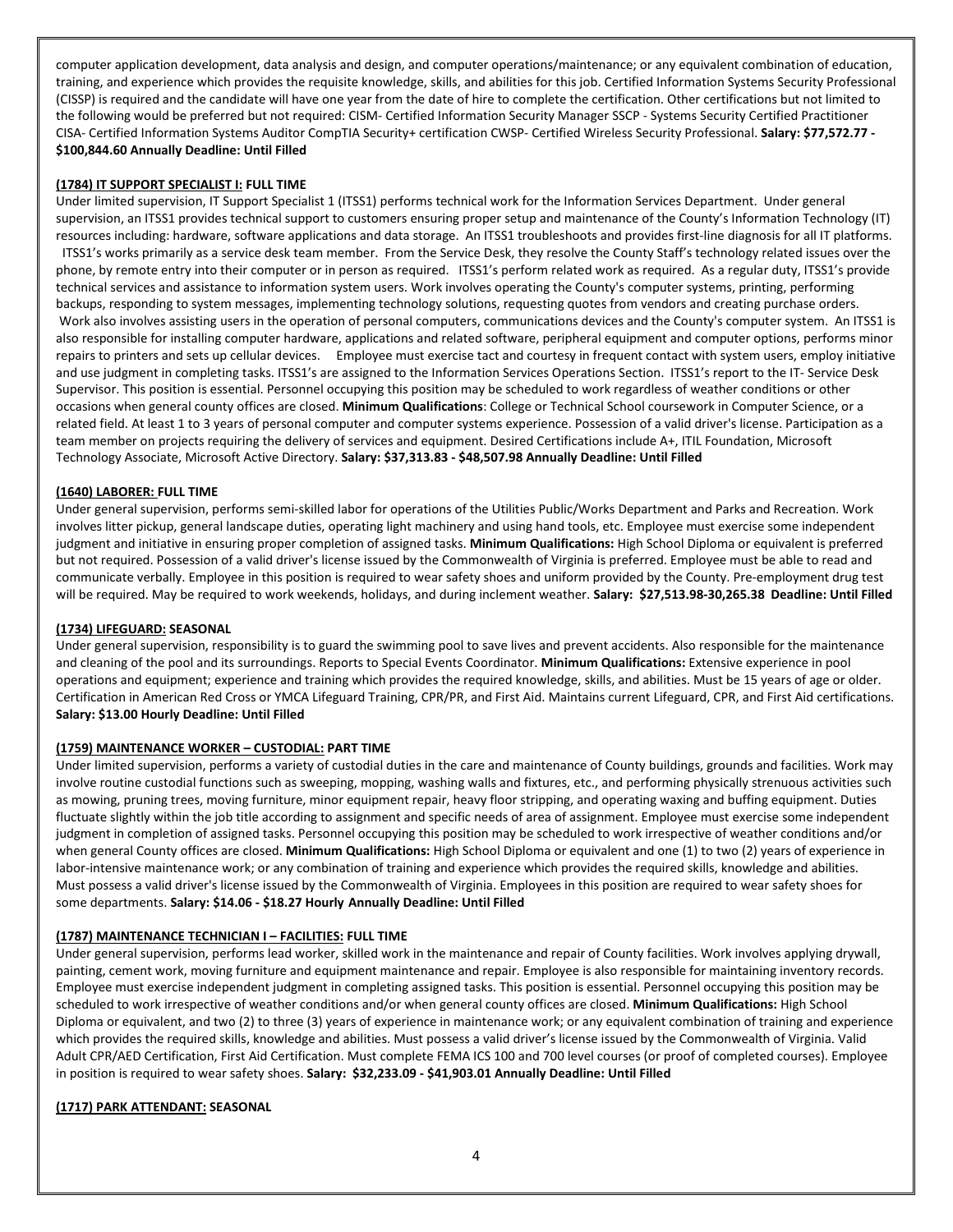Under general supervision, performs semi-skilled and unskilled work in the maintenance and construction needs of the County Parks and Recreation Department. Work involves performing a variety of labor-intense tasks such as maintaining parks and athletic fields and repairing equipment and recreational facilities. **Minimum Qualifications:** Some experience in grounds maintenance required. Possession of valid driver's license issued by the Commonwealth of Virginia. **Salary: \$12.50 Hourly Deadline: Until Filled**

# **(1718) PARK LABORER: SEASONAL PART-TIME**

Under general supervision, performs semi-skilled labor for operations of the Parks & Recreation Department. Work involves litter pickup, general landscape duties, operating light machinery and using hand tools, etc. Employee must exercise some independent judgment and initiative in ensuring proper completion of assigned tasks. **Minimum Qualifications:** High School Diploma or equivalent is preferred but not required. Possession of a valid driver's license issued by the Commonwealth of Virginia is preferred. Employee must be able to read and communicate verbally. Employee in this position is required to wear safety shoes and uniform provided by the County. Pre-employment drug test will be required (Utilities and Public Works only). May be required to work weekends, holidays, and during inclement weather. **Salary: \$15.00 Hourly Deadline: Until Filled**

#### **(1745) PLANNER I: FULL TIME**

Under general supervision, performs professional planning and land development review work for the County's Planning Department. Reviews special use, subdivision and other development proposals to ensure compliance with County codes and the Comprehensive Plan. Assists in updates to the Comprehensive Plan and its implementation. Serves as a team member in work teams engaged in planning projects and or plan reviews. Reviews and analyzes land development requests; interprets and applies relevant ordinances, standards, Code, plans and policies; and presents findings and recommendations to the Planning Commission and the Board of Supervisors. Reports to the Director of Planning, Assistant Director of Planning or Planning Manager. **Minimum Qualifications:** Bachelor's Degree in Urban Planning, or a closely related field and a minimum of one (1) year of professional level planning experience; or any equivalent combination of training and experience which provides the required knowledge, skills and abilities. **Salary: \$50,004.10 - \$65,005.33 Annually Deadline: Until Filled**

## **(1814) PUBLIC WORKS FOREMAN: FULL TIME**

Under general supervision, coordinates and supervises activities involving solid waste disposal, refuse collection operations, landfill operations, mulching operations, and general public works facility maintenance operations. Work involves coordination and scheduling of staffing to support assigned operations, maintaining inventory, performing field work, and performing administrative tasks. This position is a working foreman position as the foreman is expected to be directly involved in the work assigned and will rotate on schedules as determined by their supervisor. Reports to the Landfill Manager or Operations Manager. **Minimum Qualifications:** Vocational/Technical degree with training emphasis in solid waste collection, mulching operations, and heavy equipment operation; supplemented by three (3) years previous experience and/or training that includes solid waste collection/transport, landfill operations, processing of solid waste or recyclable materials, mulching operations, heavy equipment operation, and supervision; or any equivalent combination of education, training, and experience, which provides the requisite knowledge, skills, and abilities for this job. **Salary: \$50,004.10 - \$65,005.33 Annually Deadline: Until Filled**

#### **(1719) RESERVOIR ATTENDANT: SEASONAL**

Under general supervision responsible for boat rental service, bank fishing program, park maintenance and the enforcement of rules and regulations. This is labor-related work. **Minimum Qualifications:** High School Diploma or equivalent combination of experience and training which provides the required skills, knowledge, and abilities. **Salary: \$13.50 Hourly Deadline: Until Filled**

### **(1733) SCALE TECHNICIAN: PART TIME**

Under general supervision, performs a variety of customer service tasks assisting customers of the Livingston Landfill and Livingston's Blend Compost Facility. Position requires computer skills to operate a computer based truck scale system which involves weighing of inbound and outbound vehicles. Employee is responsible for making and processing accurate tickets for billing purposes and processing of credit card transactions for all customers of the Landfill and Composting Facilities. In addition, the employee shall monitor the capacity of the containers, assist residents with the disposal of refuse and recyclable material and communicate with drivers as to when the containers need to be dumped. Employee is also responsible for ensuring that all users comply with the rules and regulations of the facility set forth by the Landfill Manager, ensuring that the materials brought to the site are free from contaminants and disposed of in the proper container, and ensuring users of the facility are residential or commercial customers within Spotsylvania County. Employee shall also be proficient with utilizing two-way radio communications to maintain radio contact with Landfill Staff and inform them of all loads leaving the scale facility heading to the work areas of the overall facility. In this position you will report to the Administrative Support Supervisor. **Minimum Qualifications**: Six (6) months of experience performing customer service related work or any equivalent combination of training and experience which provides the required knowledge, skills and abilities. Basic computer experience required**. Salary: \$13.39 - \$17.40 Deadline: Until Filled**

# **(1815) SOLID WASTE EQUIPMENT OPERATOR: FULL TIME**

Under general supervision, perform specialized skilled work in the operation of several types of motorized heavy equipment used in the transfer and compaction of refuse and/or the processing of municipal wastewater sludge into marketable compost for the Utilities/Public Works Department. Work involves operating such heavy equipment as heavy trucks, tractors, compactors, loaders, graders, mixers, blowers, screening equipment, grinders, etc. Employee is responsible for manipulating such vehicles with considerable skill and constant attention to safety of operation. Performs minor preventative maintenance on equipment; and performs various duties to assist department maintenance crews. Employee must exercise some independent judgment in the performance of assigned tasks. This position is essential. Personnel occupying this position may be scheduled to work irrespective of weather conditions and/or when general County offices are closed. **Minimum Qualifications:** High School Diploma or equivalent; three (3) years of previous experience and/or training involving heavy equipment operation, truck driving,